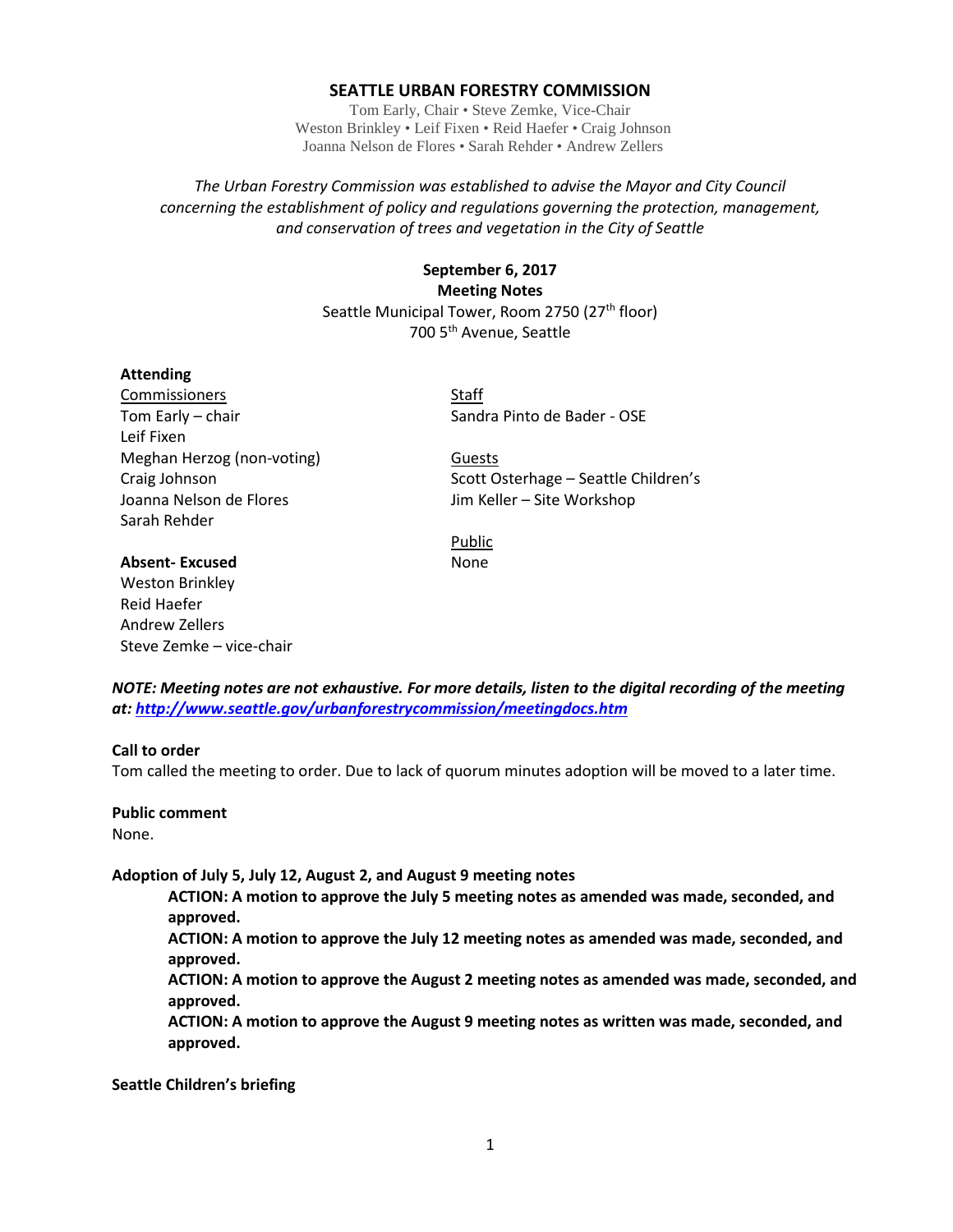Jim Keller with Site Workshop delivered the briefing. The City's tree protection ordinance (SMC 25.11) applies to development authorized by Children's Major Institution Master Plan (MIMP). In addition, to the extent feasible, any trees that exceed 6 caliper inches in width measured three feet above the ground and that are located within the Laurelon expansion area shall be used on Children's campus. The project team went through a long process to determine which trees were going to be moved to comply with City council requirements and to preserve valuable trees.

The project includes a 2-year construction process. They established a nursery to keep trees during construction and are protecting existing soil to protect root zones. One way to do this was to not demolish existing foundations. During construction, they started to move large trees. Root balls were hand excavated, with some trees weighing 60,000 pounds, to be moved to the nursery. When the site was ready to receive trees, they were moved from the nursery to their final location.

The Project team is now going to start working on the next project, which is Forest B. Part of the tree protection/preservation effort will be to move eight trees that were already moved once to get them to a permanent home inside the campus. They are working on relocating trees and vegetation from the project footprint. Supplemental landscaping will be installed.

UFC comment/question: Tom has visited the site and was a great experience.

Answer: Jim said that as a landscape architect it's been a great experience to work with a client that cares about trees. Trees need to be moved while dormant which can be challenging when project permitting and timing is not pre-determined. He would like to know how could the City facilitate this process outside of the typical permit process.

UFC comment/question: were all the trees that were moved replanted on site? Answer: the larger trees were kept on site. Some were pushed across Sand Point way and stayed on campus.

UFC comment/question: how many trees died? Answer: Only one: the biggest Maple tree.

UFC comment/question: how much does it cost to move large trees?

Answer: in phase 1 they spent \$1.2M moving 17 trees. The expensive part was to store them before moving them to the final location. In general, the trees are doing extremely well. The Forest A project started in 2012. The MIMP was approved in early 2010. The trees have been in their new spot for 4-5 years. Tree Solutions was the arborist hired to do monthly reports. The contractor, Sellen Construction, made sure the trees were protected and cared for. Children's is committed to having a wide diversity of plant materials on campus.

UFC comment/question: do you provide organized walking tours? How are the spaces utilized? Answer: they are all public spaces, this is part of the project public benefit. There are tours on request as well as classes. The Center for Urban Horticulture is very close by.

## **Design Review Board update – initial discussion**

Steve Zemke provided preliminary comments, which Tom shared with the Commission "For discussion and input to the Seattle Urban Forestry Commission:

I am not able to attend today's meeting but here are some preliminary comments. Steve Zemke [CB 119057 submitted to the Seattle City Council](http://seattle.legistar.com/LegislationDetail.aspx?ID=3127226&GUID=494160C8-AEA0-4C45-AD08-E7DC75FE9D44) Planning, Land Use and Zoning Committee on August 15 on significantly modifying the Design Review process The purpose is to shorten and reduce much of the design review process for large projects and make administrative and hybrid decisions decisions instead to speed up developers building more projects to meet housing needs. Exceptional trees would then in some decisions be an administrative or hybrid decision by DCI instead of public review.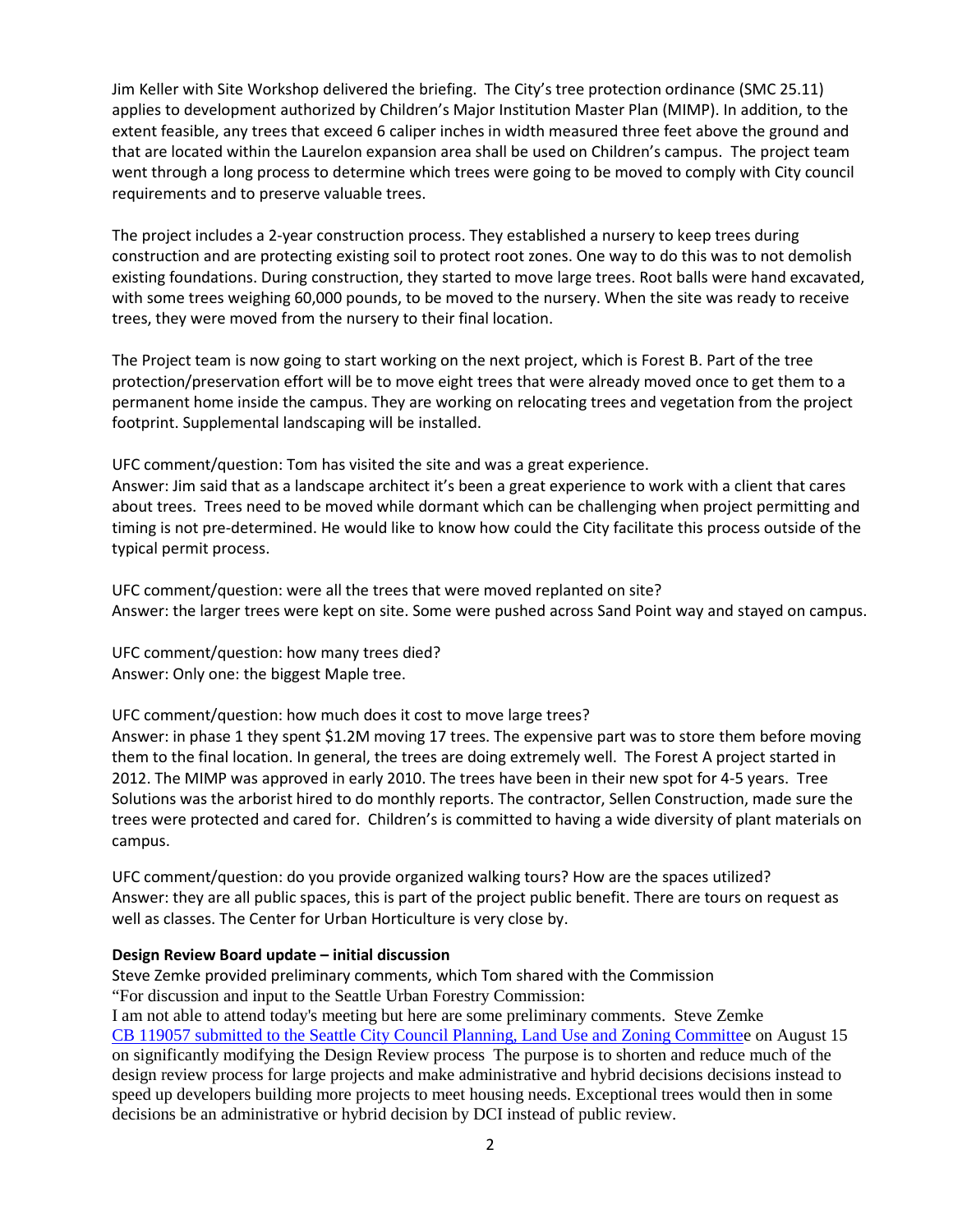## A public hearing is scheduled for Monday Sept 11th from 6:30 to 9 PM at **SIFF Cinema Uptown, Auditorium 3. 511 Queen Anne Avenue North Seattle, WA 98109**.

Right now we are getting no return on trees lost and what they are proposing will accelerate the loss. Below are two recommendations critical to this bill. If we can get this established in this ordinance it will be a big leg up on revising a private tree ordinance. We have to act now. If we don't get this now it will be much harder or impossible later. As usual DCI has been working on this internally for a long time and not consulting the public.

- **The need to track tree loss by requiring an urban forestry canopy impact assessment for all development.**

## **- Mandate replacement on or off site of all tree canopy lost or payment into a City Tree Replacement and Maintenance Fund with tree value based on a professional appraisal as approved by the Council of Professional and Landscape Appraisers.**

Starting on page 36 of the proposed ordinance the full design review removes all the current design review criteria and says "the Director may establish by rule, the information that the applicant shall present" Then removed on the next page are an initial site analysis, a drawing of existing site conditions that included all tree over 6 inches and species and a number of other conditions. The existing requirements should be retained and expanded to include the canopy impact assessment,

On page 43 the Administrative design review process also eliminates all the existing site evaluation requirements. They should remain. and add that "the administrator can add additional requirements." The problem remains that DCI's mandate is to help builders build. Exceptional and other trees will continue to be lost. The city suffers canopy loss but there is no requirement that the developers compensate the city for the loss of existing canopy. They need to include a provision that if trees cannot be saved they need to pay into a Tree Replacement and Maintenance Fund to compensate the city for the ecological and environmental benefits currently provided by a healthy urban forest. If developers are not required to compensate the city, it will be impossible to require compensation from homeowners or anyone else.

Other cities have established tree funds. Here are two examples.

Here for example is language from Portland Oregon's Tree Ordinance

11.10.070 Fees. A. Generally. The City Council may establish and amend by ordinance permit, inspection, review, enforcement, in-lieu of planting or preservation, appeal and other fees as necessary to sustain the development permit, tree permit, and other Development Service or Urban Forestry programs. All fees, charges, civil penalties, and fines established by authority of this Title will be listed in the Portland Policy Documents. B. Fees in lieu of planting or preserving trees. Where allowed by other provisions of this Title, a fee may be paid into the Tree Planting and Preservation Fund in lieu of planting or preserving trees. The fee per tree is the entire cost of establishing a new tree in accordance with standards described by the City Forester. The cost includes materials and labor necessary to plant the tree, and to maintain it for 2 years. The fee will be reviewed annually and, if necessary, adjusted to reflect current costs. See Section 11.15.010 for more information on the Tree Planting and Preservation Fund.

"11.15.010 Tree Planting and Preservation Fund. A. Purpose. The purpose of the Tree Planting and Preservation Fund is to facilitate tree planting, to ensure mitigation or tree replacement when tree preservation or tree density standards are not met on a particular site, and to advance the City's goals for the urban forest and equitable distribution of tree-related benefits across the City. B. Expenditures. Money in the Tree Planting and Preservation Fund may be used only as follows: 1. To plant trees on public or private property, including streets, in the same watershed as the site from which the funds were collected. Planting trees includes the cost of materials and labor necessary to install and establish a tree for a 2 year period; 2. To purchase conservation easements for the perpetual retention of trees and tree canopy. Such conservation easements shall allow the City to replace trees that are removed when they die or become dangerous; and 3. To acquire land to permanently protect existing trees or groves. "

Woodinville is a local city that has established a Tree Fund

## **21.50.040 City Tree Fund established.**

(1) Fund Established. A City Tree Fund is established for the collection of any funds used for the purpose and intent set forth by this chapter.